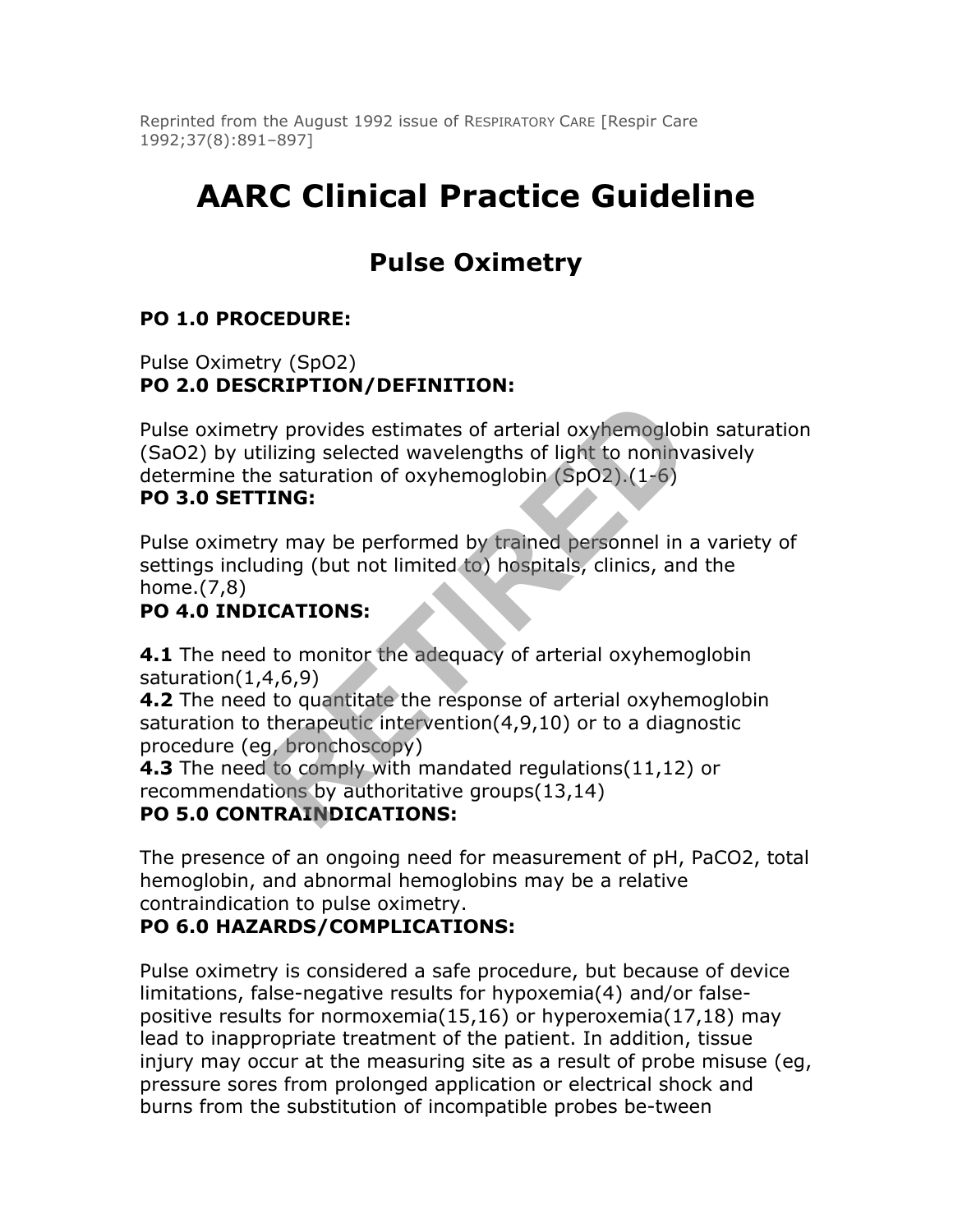instruments).(19)

## **PO 7.0 DEVICE LIMITATIONS/VALIDATION OF RESULTS:**

**7.1** Factors, agents, or situations that may affect readings, limit precision, or limit the performance or application of a pulse oximeter include

**7.1.1** motion artifact(2,5,8,9,20)

**7.1.2** abnormal hemoglobins (primarily carboxyhemoglobin [COHb] and met-hemoglobin [metHb])(1,3,5,8,9,21)

**7.1.3** intravascular dyes(1,3,8,9)

**7.1.4** exposure of measuring probe to ambient light during measurement(2,3,8,9)

**7.1.5** low perfusion states(1,3,4,8,9,21)

**7.1.6** skin pigmentation(5,9,10,21)

**7.1.7** nail polish or nail coverings with finger probe(9)

**7.1.8** inability to detect saturations below 83%(22) with the same degree of accuracy and precision seen at higher

saturations(9,10,21,23,24)

**7.1.9** inability to quantitate the degree of hyperoxemia present(17) **7.1.10** Hyperbilirubinemia has been shown *not* to affect the accuracy of SpO2 readings.(25,26)

**7.2** To validate pulse oximeter readings, incorporate or assess agreement between SpO2 and arterial oxyhemoglobin saturation (SaO2) obtained by direct measurement(1,4,5,21)--these measurements should be initially performed simultaneously(4,21) and Frasion states(1,9,4,0,21)<br>gmentation(5,9,10,21)<br>lish or nail coverings with finger probe(9)<br>curacy and precision seen at higher<br>2,10,21,23,24)<br>y to quantitate the degree of hyperoxemia pre-<br>rbilirubinemia has been shown

then periodically re-evaluated in relation to the patient's clinical state.(6,27,28)

**7.3** To help assure consistency of care (between institutions and within the same institution) based on SpO2 readings, assess

**7.3.1** selection of proper probe and appropriate placement (the probe is at-tached to its intended site);

**7.3.2** for continuous, prolonged monitoring, the Hi/Low alarms are approprately set;

**7.3.3** specific manufacturer's recom-mendations are complied with, the device is applied and adjusted correctly to monitor response time(5,29) and electrocardio-graphic coupling;(20)

**7.3.4** strength of plethysmograph waveform or pulse amplitude strength; assure that device is detecting an adequate pulse.

**7.4** SpO2 results should be documented in the patient's medical record and should detail the conditions under which the readings were obtained:

**7.4.1** date, time of measurement, and pulse oximeter reading; patient's position, activity level, and location;(4) during monitoring, assure that patient's activity is according to physician's order;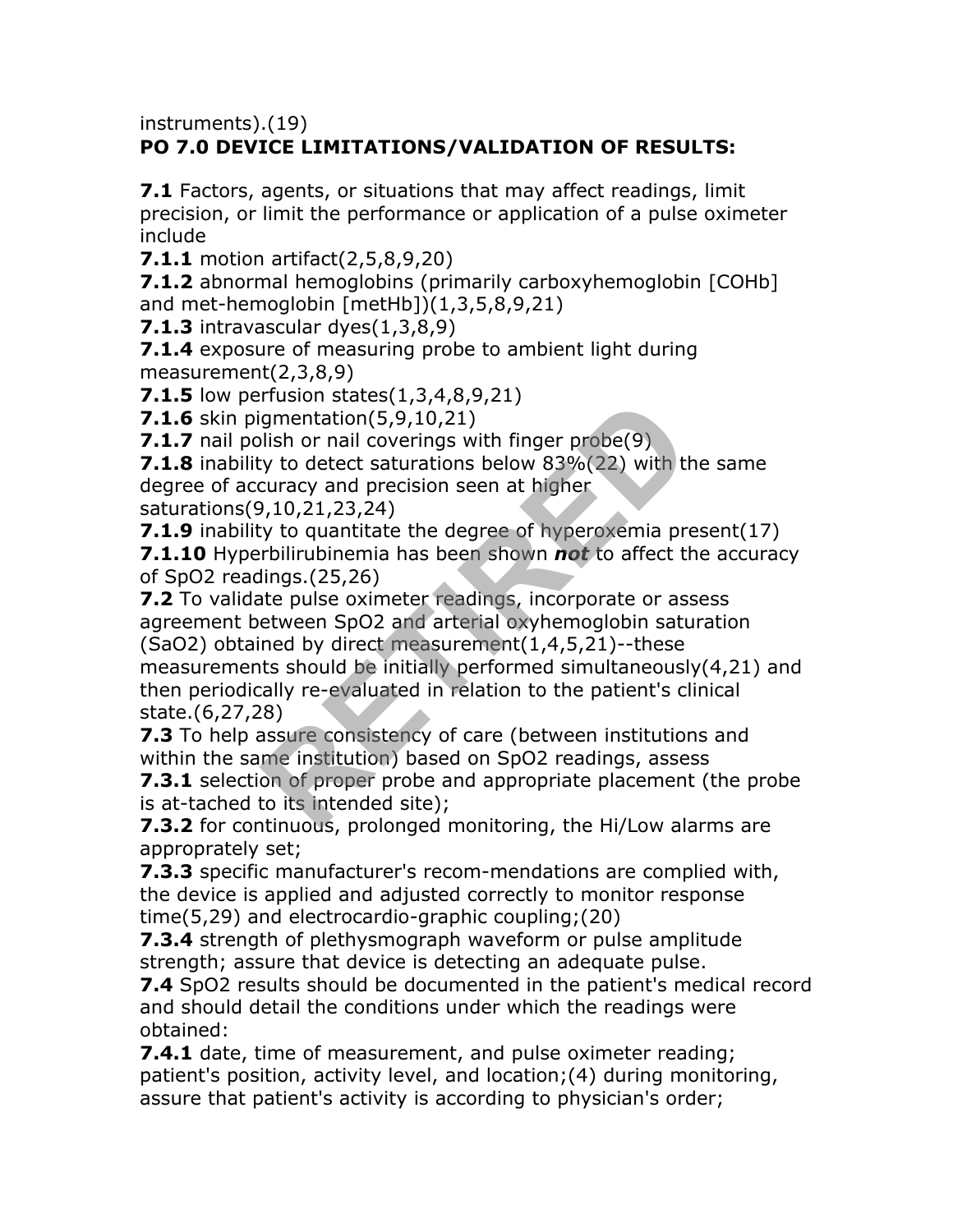**7.4.2** inspired oxygen concentration or supplemental oxygen flow, specifying the type of oxygen delivery device;

**7.4.3** probe placement site(4) and probe type;

**7.4.4** model of device (if more than one device is available for use); **7.4.5** results of simultaneously obtained arterial pH, PaO2, and PaCO2, and directly measured saturations of COHb, MetHb, and O2Hb4 (if direct measurement was not simultaneously performed, an additional, one time statement must be made explaining that the SpO2 reading has not been validated by comparison to directly measured values); **7.4.6** stability of readings (length of observation time and range of fluctuation, for continuous or prolonged studies, review of recording may be necessary);

**7.4.7** clinical appearance of patient--subjective assessment of perfusion at measuring site (eg, cyanosis, skin temperature); (9) **7.4.8** agreement between patient's heart rate as determined by pulse oximeter and by palpation and oscilloscope. $(2,17,28,30)$ 

**7.5** When disparity exists between SpO2, SaO2 readings, and the clinical presentation of the patient, possible causes should be explored before results are reported. Discrepancies may be reduced by monitoring at alternate sites or appropriate substitution of instruments or probes.*If such steps do not remedy the disparity, results of pulse oximetry should not be reported*; instead, a statement describing the corrective action should be included in the patient's medical record, and direct measurement of arterial blood gas values should be requested. The absolute limits that constitute unacceptable disparity vary with patient condition and specific device. Clinical judgment must be exercised. repearance or patient subjective assessment<br>measuring site (eg, cyanosis, skin temperatur<br>ment between patient's heart rate as determin<br>thy palpation and oscilloscope.(2,17,28,30)<br>sparity exists between SpO2, SaO2 readings

### **PO 8.0 ASSESSMENT OF NEED:**

**8.1** When direct measurement of SaO2 is not available or accessible in a timely fashion, a SpO2 measurement may temporarily suffice if the limitations of the data are appreciated.(9,10)

**8.2** SpO2 is appropriate for continuous and prolonged monitoring (eg, during sleep, exercise, bronchoscopy).(1,6,7,9,10,14,31)

**8.3** SpO2 may be adequate when assessment of acid-base status and/or PaO2 is not requir-ed.(1,4,9,10)

### **PO 9.0 ASSESSMENT OF OUTCOME:**

The following should be utilized to evaluate the benefit of pulse oximetry:

**9.1** SpO2 results should reflect the patient's clinical condition (ie, validate the basis for ordering the test).

**9.2** Documentation of results, therapeutic in-tervention (or lack of), and/or clinical decisions based on the SpO2 measurement should be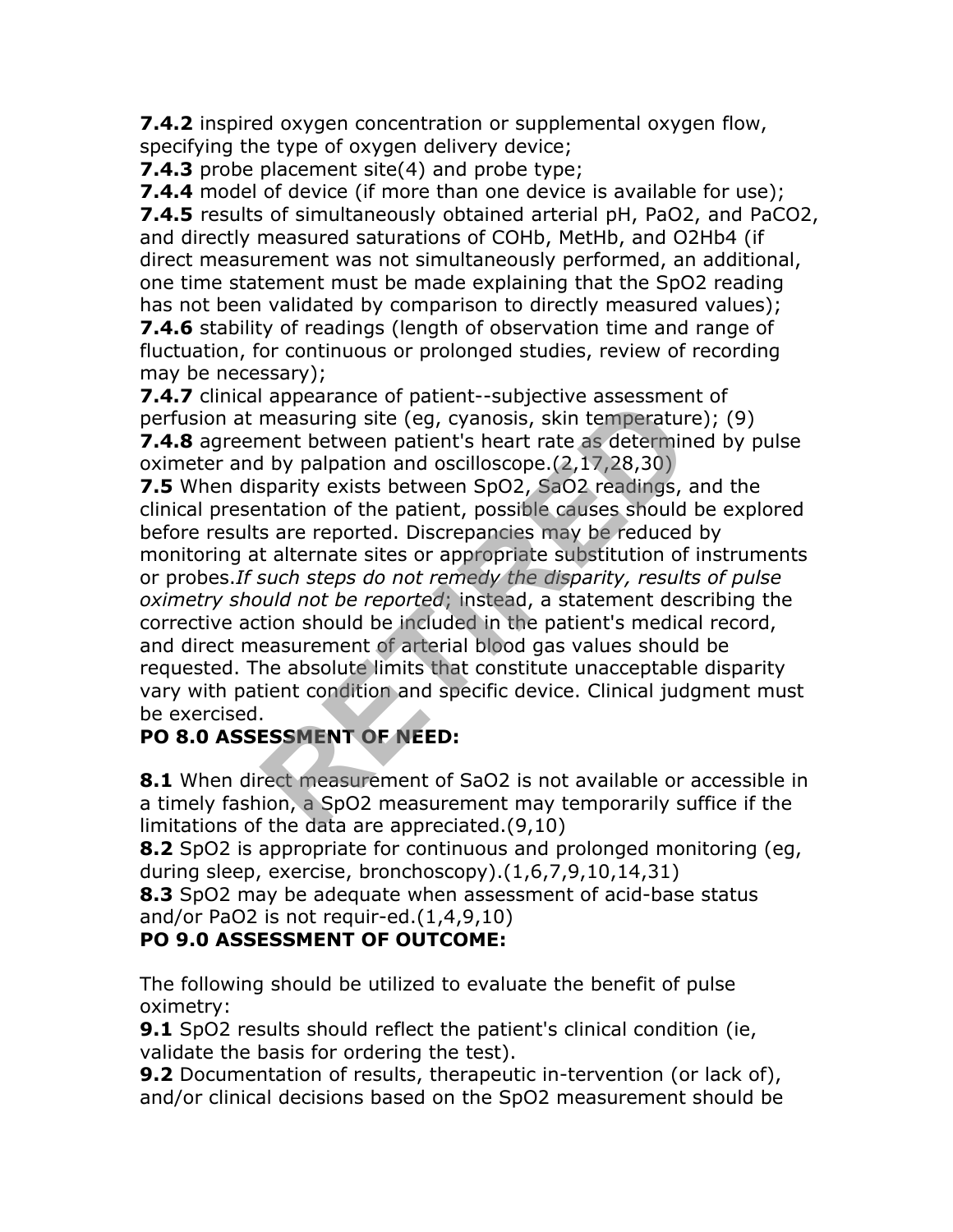#### noted in the medical record. **PO 10.0 RESOURCES:**

**10.1** Equipment: pulse oximeter and related accessories (probe of appropriate size)--the oximeter should have been validated by the manufacturer by a comparison of its values (and consequently its calibration curve) with directly measured oxyhemoglobin saturation.(17,32)

**10.2** Personnel: Pulse oximetry is a relatively easy procedure to perform. However, if the procedure is not properly performed or if it is performed by persons who are not cognizant of device limitations or applications, spurious results can lead to inappropriate intervention.

**10.2.1** Level I--personnel trained in the technical operation of pulse oximeters, oxygen delivery devices and related equipment, measurement of vital signs, and record keeping--may perform and record results of pulse oximetry but should be supervised by Level II personnel.

**10.2.2** Level II--health care profes-sionals trained in patient assessment, disorders of acid-base, oxygenation and ventilation, and diagnostic and therapeutic alternatives--evaluate patients and recommend and/or make changes in therapy based on assessment. **Example 1** Personner trained in the econometric operator exygen delivery devices and related equipment<br>t of vital signs, and record keeping--may perf<br>s of pulse oximetry but should be supervised l<br>HII-health care profes-s

#### **PO 11.0 MONITORING:**

The clinician is referred to *Section 7.0 Validation of Results.* The monitoring schedule of patient and equipment during continuous oximetry should be tied to bedside assessment and vital signs determinations.

### **PO 12.0 FREQUENCY:**

After agreement has been initially established between SaO2 and SpO2, the frequency of SpO2 monitoring (ie, continuous vs 'spot check') depends on the clinical status of the patient, the indications for performing the procedure and recommended guidelines.(14,31) For example, continuous SpO2 monitoring may be indicated throughout a bronchoscopy for detecting episodes of desaturation,(3,31) whereas a spot check may suffice for evaluating the efficacy of continued oxygen therapy in a stable postoperative patient. However, it must be emphasized that direct measurement of SaO2 is necessary whenever the SpO2 does not confirm or verify suspicions concerning the patient's clinical state.

## **PO 13.0 INFECTION CONTROL:**

No special precautions are necessary, but Universal Precautions (as described by the Centers for Disease Control(33,34)) are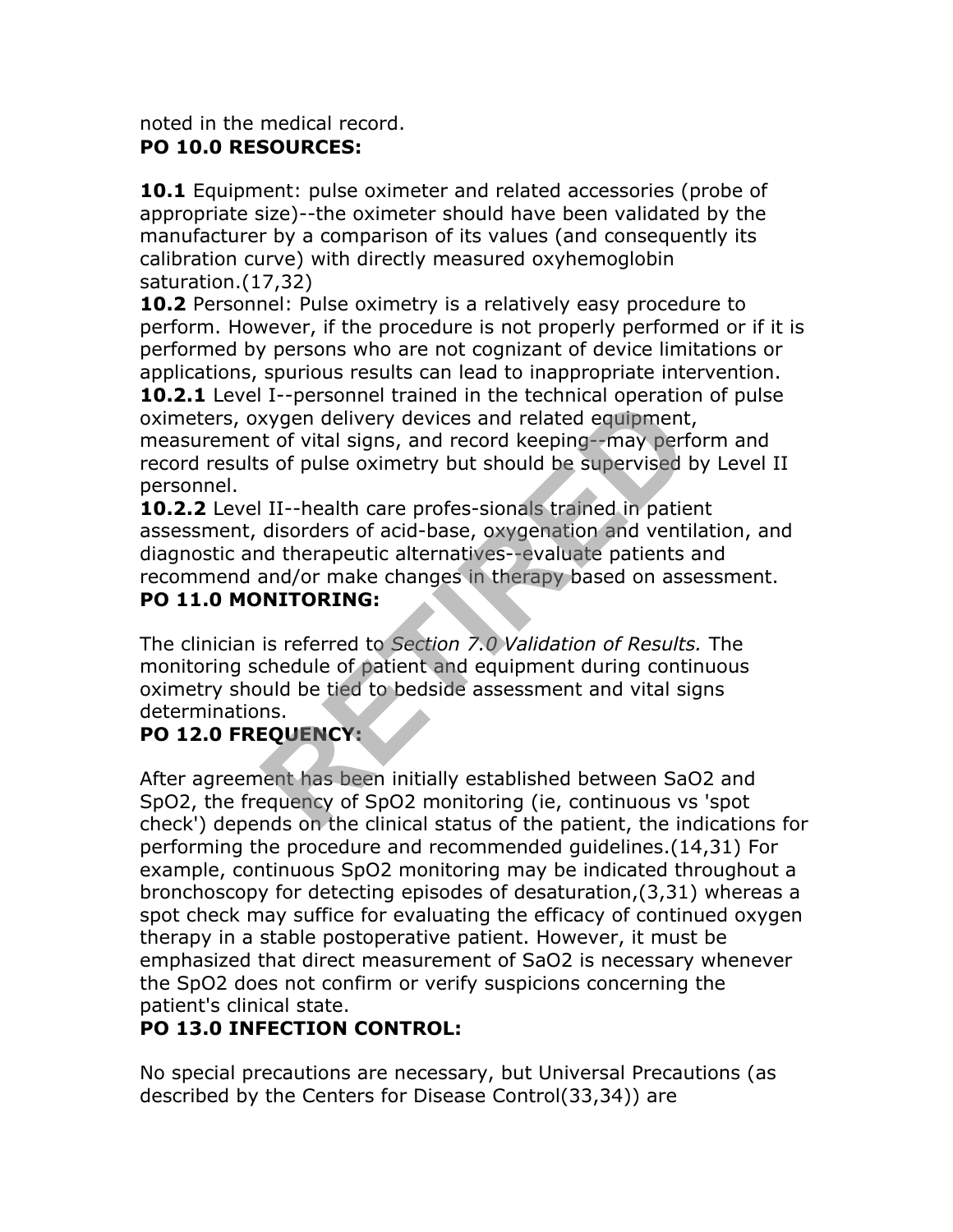recommended.

**13.1** If the device probe is intended for multiple patient use, the probe should be cleaned between patient applications according to manufacturer recommendations.

**13.2** The external portion of the monitor should be cleaned according to manufacturer's recommendations whenever the device remains in a patient's room for prolonged periods, when soiled, or when it has come in contact with potentially transmissible organisms.

#### *Cardiopulmonary Diagnostics Guidelines Committee:*

*Kevin Shrake MA RRT,* Chairman, Springfield IL *Susan Blonshine RPFT RRT,* Lansing MI *Robert Brown BS RPFT RRT,* Madison WI *Robert Crapo MD,* Salt Lake City UT *Rick Martineau BS RPFT RRT,* Reno NV *Gregg Ruppell MA RPFT RRT,* St Louis MO *Jack Wanger MBA RPFT RRT,* Denver CO

#### **REFERENCES**

- 1. Moran RF, Clausen JL, Ehrmeyer SS, Feil M, Van Kessel Al, Eichhorn JH. Oxygen content, hemoglobin oxygen, "saturation," and related quantities in blood: terminology, measurement, and reporting. National Committee for Clinical Laboratory Standards 1990; C25-P:10:1-49. **RETAINT, St Louis FID Jack Wanger FIDA NTT**<br> **RET**<br> **RET**<br> **RET**<br> **RET**<br> **RET**<br> **RET**<br> **RET**<br> **RET**<br> **RET**<br> **RET**<br> **RET**<br> **RET**<br> **RET**<br> **RET**<br> **RET**<br> **RET**<br> **RET**<br> **RET**<br> **RET**<br> **RET**<br> **RET**<br> **RETIRENT**<br> **RETEL INCE ANDE**
- 2. Huch A, Huch R, Konig V, Neuman MR, Parker D, Yount J, Lubbers D. Limitations of pulse oximetry. Lancet 1988;1:357- 358.
- 3. Schnapp LM, Cohen NH. Pulse oximetry-uses and abuses. Chest 1990;98:1244-1250.
- 4. Hansen JE, Casaburi R. Validity of ear oximetry in clinical exercise testing. Chest 1987;91:333-337.
- 5. Ries AL, Prewitt LM, Johnson JJ. Skin color and ear oximetry. Chest 1989;96:287-290.
- 6. Shapiro BA, Cane RD. Blood gas monitoring: yesterday, today, and tomorrow. Crit Care Med 1989; 17:573-581.
- 7. Fulmer JD, Snider GL. ACCP-NHLBI National Conference on Oxygen Therapy. Chest 1984;86:234-247. Concurrent publication in Respir Care 1984;29:919-935.
- 8. Brown M, Vender JS. Noninvasive oxygen monitoring. Crit Care Clin 1988;4:493-509.
- 9. Welch JP, DeCesare MS, Hess D. Pulse oximetry: instrumentation and clinical applications. Respir Care 1990;35:584-601.
- 10. Jubran, A Tobin MJ. Reliability of pulse oximetry in titrating supplemental oxygen therapy in ventilator-dependent patients. Chest 1990;97:1420-1425.
- 11. American Society of Anesthesiologists. Standards for basic intraoperative monitoring. ASA Newsletter 1986; 50:12.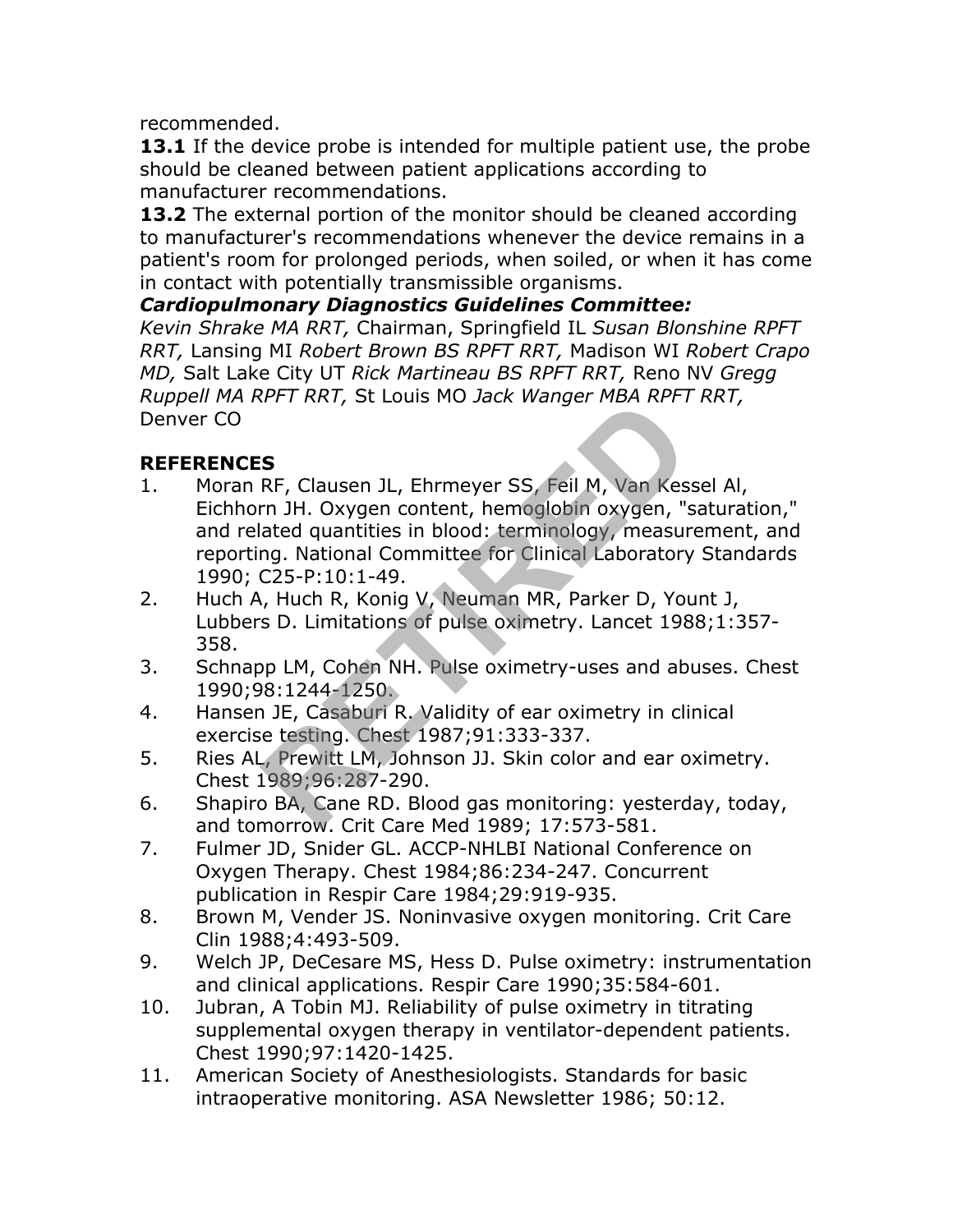- 12. Joint Commission on Accreditation of Hospitals. Accreditation manual for hospitals. Chicago: JCAH, 1988:287-289.
- 13. Task Force on Guidelines, Society of Critical Care Medicine. Recommendations for services and personnel for delivery of care in a critical care setting. Crit Care Med 1988;16:809-811.
- 14. Task Force on Guidelines, Society of Critical Care Medicine. Guidelines for standards of care for patients with acute respiratory failure on mechanical ventilatory support. Crit Care Med 1991;19:275-278.
- 15. Misiano DR, Meyerhoff ME, Collision ME. Current and future directions in the technology relating to bedside testing of critically ill patients. Chest 1990;97:204S-214S.
- 16. Hannhart B, Michalski H, Delorme N, Chapparo G, Polu J-M. Reliability of six pulse oximeters in chronic obstructive pulmonary disease. Chest 1991;99:842-846.
- 17. Tremper KK, Barker SJ. Pulse oximetry. Anesthesiology 1989;70:98-108.
- 18. Praud JP, Carofilis A, Bridey F, Lacaille F, Dehan M, Gaultier CL. Accuracy of two wavelength pulse oximetry in neonates and infants. Pediatr Pulmonol 1989;6:180-182.
- 19. ECRI Health Devices Alert, 1990-A-26. Plymouth Meeting PA: ECRI, June 29, 1990.
- 20. Barrington KJ, Finer NN, Ryan CA. Evaluation of pulse oximetry as a continuous monitoring technique in the neonatal intensive care unit. Crit Care Med 1988;16:1147-1153.
- 21. Cahan C, Decker MJ, Hoekle PL, Strohl KP. Agreement between noninvasive oximetric values for oxygen saturation. Chest 1990;97:814-819. Ity of six pulse oximeters in chronic obstructive<br>ity of six pulse oximeters in chronic obstructive<br>are KK, Barker SJ. Pulse oximetry. Anesthesiolo<br>0:98-108.<br>P, Carofilis A, Bridey F, Lacaille F, Dehan M, C<br>cy of two wavel
- 22. Hannhart B, Habberer J-P, Saunier C, Laxenaire MC. Accuracy and precision of fourteen pulse oximeters. Eur Respir J 1991;4:115-119.
- 23. Severinghaus JW, Naifeh KH. Accuracy of response of six pulse oximeters to profound hypoxia. Anesthesiology 1987;67:551- 558.
- 24. Severinghaus JW, Naifeh KH, Koh SO. Errors in 14 pulse oximeters during profound hypoxia. J Clin Monit 1989;5:72-81.
- 25. Veyckemans F, Baele.P, Guillaume JE, Willems E, Robert A, Clerbaux T. Hyperbilirubinemia does not interfere with hemoglobin saturation measured by pulse oximetry. Anesthesiology 1989;70:118-122.
- 26. Chelluri L, Snyder JV, Bird JR. Accuracy of pulse oximetry in patients with hyperbilirubinemia. Respir Care 1991;36:1383- 1386.
- 27. Goldenheim PD, Kazemi H. Cardiopulmonary monitoring of